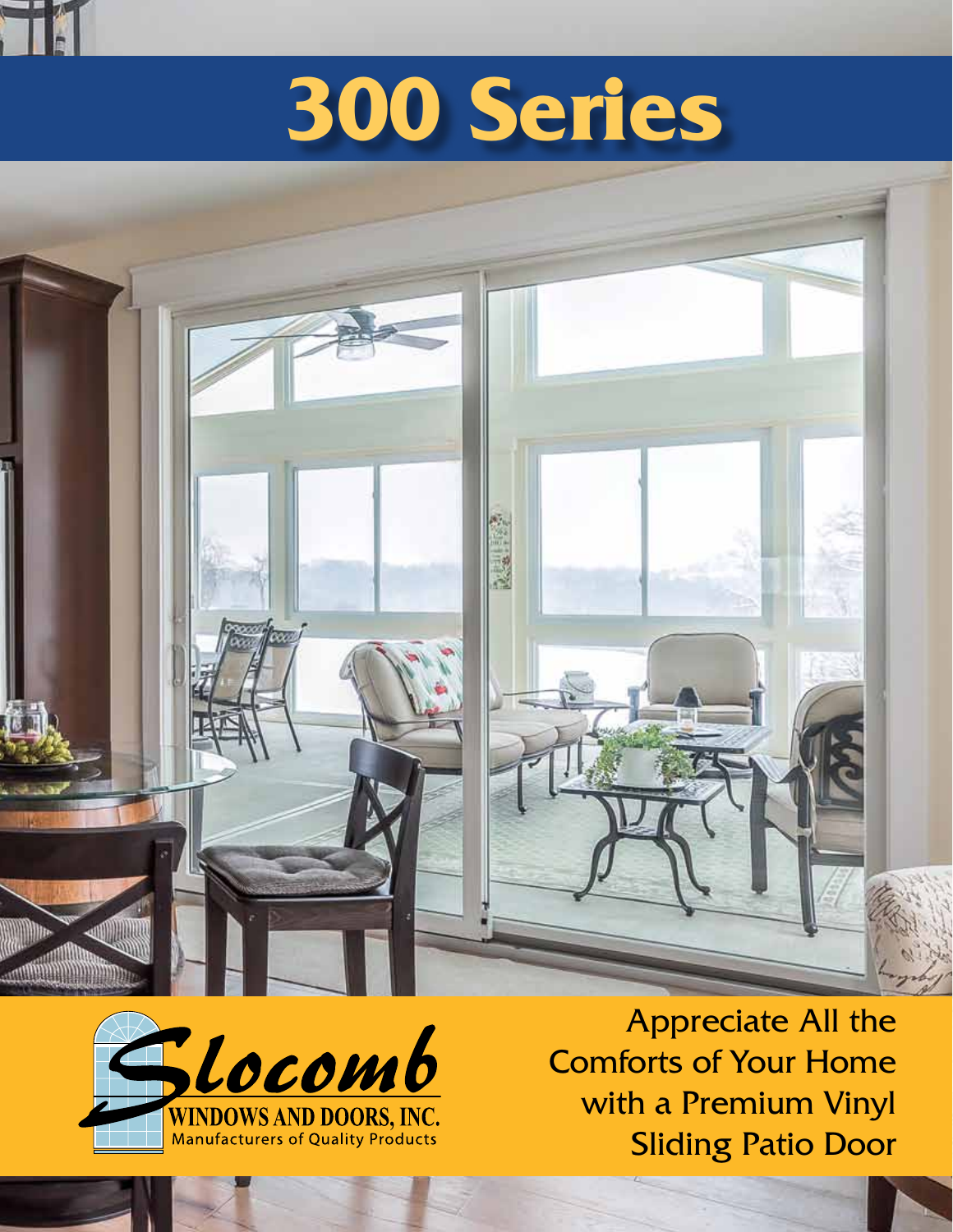### 300 Series Sliding Patio Door Features



### **STANDARD FEATURES:**

- Multi-point locking hardware
- Welded sash
- Welded frame
- Knock down frame available
- Internal weep system
- Plated steel adjustable tandem rollers, lock and striker
- Keyed lock cylinder
- Field Reversible
- XO, OX configurations
- Three lights accomplished with mull applied flanker
- 12 gauge steel reinforcing
- Accommodates 1" glazing
- Dual seal weatherstripping
- **Exterior glazed**
- Integral screen track
- Vinyl threshold cover
- Flexible PVC bumpers
- AAMA approved PVC lineal certification
- Sliding screen standard

### **OPTIONAL FEATURES:**

- Brass, Satin Nickle hardware
- Various glass aesthetics
- **Blinds between Glass**  (5, 6 and 9')



**Vinyl threshold cover**



**Stainless steel roller**



**Security kick lock** 



**Optional SDL Grids.** 





**Flat Grids Sculpted Grids**

### **True 3 and 4 Panel Doors:**

- **•Standard widthsare 5', 6', 8', 9'( 3 panel ) 12'( 3 and 4 panel )**
- **•Standard height is 79.5"**



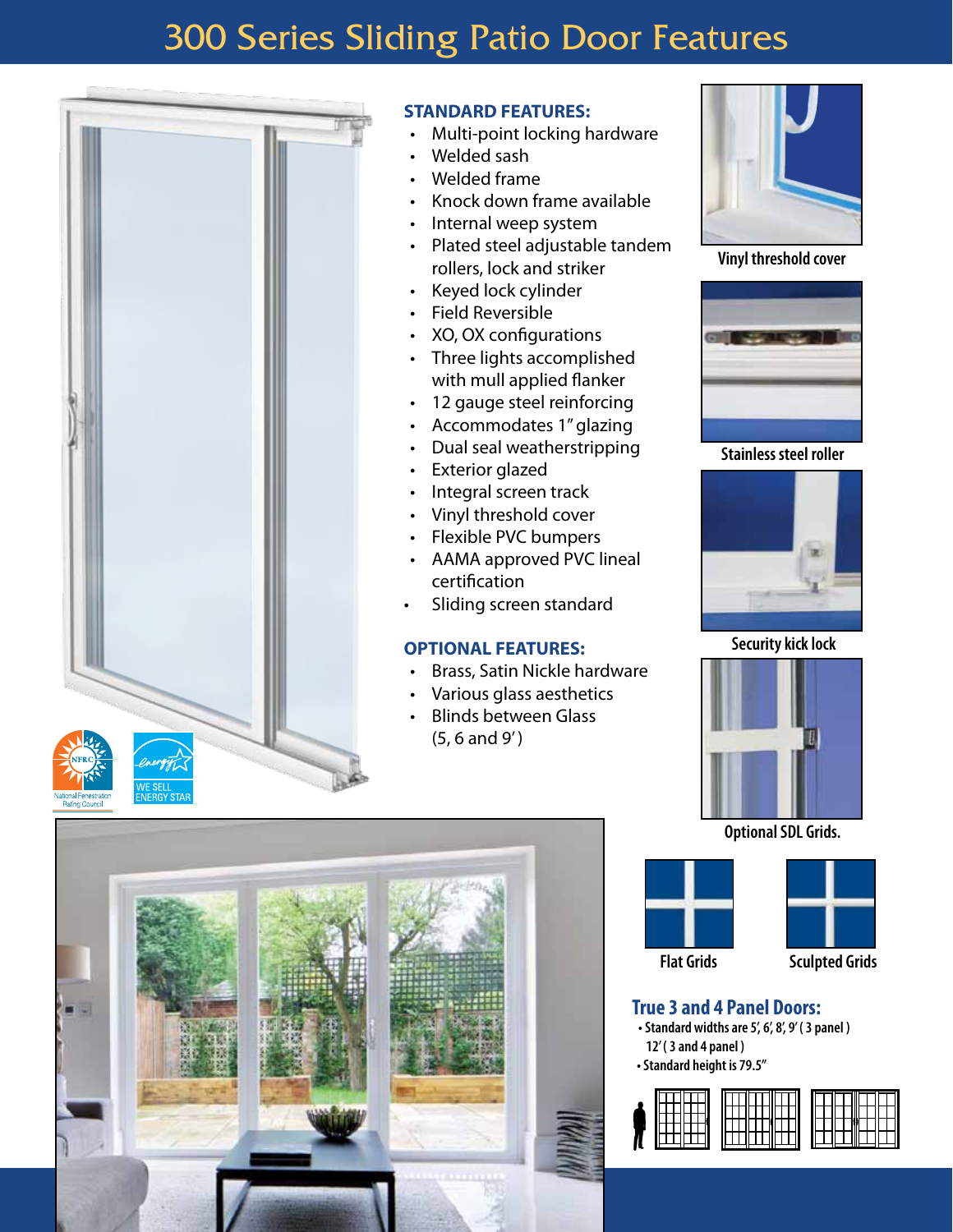### 300 Series Sliding Patio Door Finish Options

### **HARDWARE STYLE & FINISH OPTIONS:**

The elegant hardware style of the 2200 Patio Door Collection handles are available in 4 optional finishes and standard white to enhance any style architecture.





**Satin NickelFinish Oil Rubbed Bronze**



**Standard Hardware Design Standard and Optional**



**Bright BrassFinish Tan Finish**





H

**CrèmeWhite Tan Finish Standard Crème White Finish Standard Hardware Finishes CrèmeWhite Standard Tan Standard Satin Nickel Optional Bright Brass Optional Oil Rubbed Bronze Optional Standard Solid Vinyl Colors Optional Interior/Exterior Laminates • Bronze/BlackExterioravailable on CrèmeWhiteInterior (only) • Oak/CherryInterioravailable on CrèmeWhite orTan Exterior (only)**









Printed color will vary slightly from actual color. Always refer to actual color samples before making color selections.